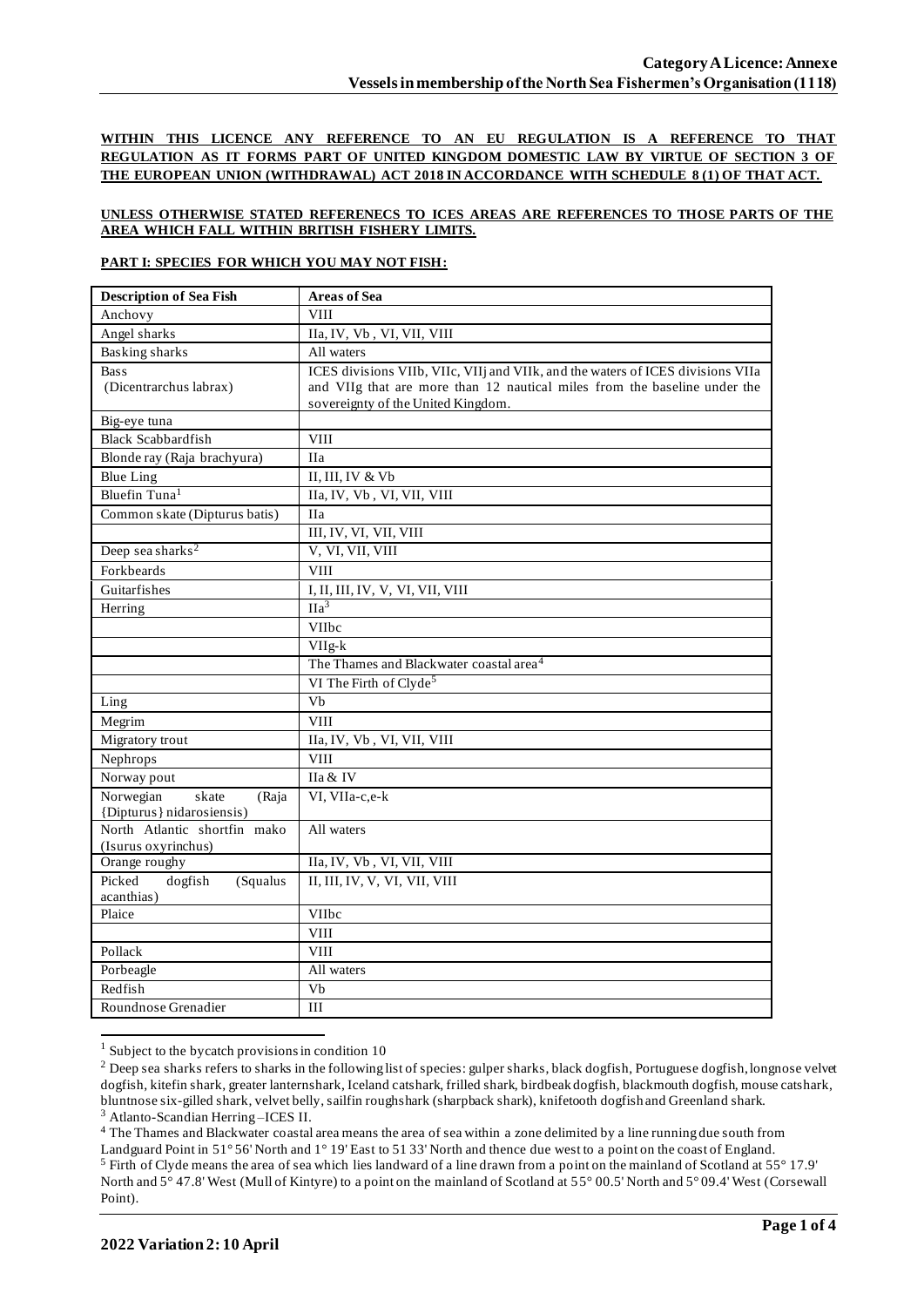| Salmon                                                 | IIa, IV, Vb, VI, VII, VIII                   |  |  |
|--------------------------------------------------------|----------------------------------------------|--|--|
| Sandeels                                               | Scottish Inshore Waters <sup>6</sup>         |  |  |
| <b>Skates and Rays</b>                                 | <b>VIII</b>                                  |  |  |
| Small-eyed<br>(Raja<br>ray<br>microocellata)           | IIa, IV, VIa, VIb, VIIa-c, VIIe and VIIh-k   |  |  |
| <b>Smooth</b><br>lanternshark<br>(Etmopterus pusillus) | IIa. IV                                      |  |  |
|                                                        | I, V, VI, VII, VIII                          |  |  |
| Sole                                                   | <b>VIIbc</b>                                 |  |  |
|                                                        | <b>VIII</b>                                  |  |  |
| Starry Ray (Amblyraja radiata)                         | IIa, IIIa, IV, VIId                          |  |  |
| Thornback ray (Raja clavata)                           | <b>IIIa</b>                                  |  |  |
| Tope shark (Galeorhinus galeus)                        | When taken with longlines in IIa, IV; and in |  |  |
|                                                        | I, V, VI, VII, VIII                          |  |  |
| Undulate Ray (Raja undulata)                           | VI                                           |  |  |
| White sharks                                           | IIa, IV, Vb, VI, VII, VIII                   |  |  |
| White Skate (Rostroraja alba)                          | VI, VII, VIII                                |  |  |
| Whiting                                                | <b>VIII</b>                                  |  |  |

# **SPECIES FOR WHICH YOU MAY NOT FISH CONTINUED**

| <b>SPECIES</b>         | <b>SEA AREAS</b>               |
|------------------------|--------------------------------|
| <b>Blue Whiting</b>    | IIa, IV, Vb, VI, VII, VIIIabde |
| Boarfish (Capros aper) | VI, VII, VIII                  |
| Greater Silver Smelt   | <b>IIa</b>                     |
| Herring                | Vb, VIb and VIaN               |
|                        | VIIa                           |
|                        | $VIIg-k$                       |
| Sprats                 | IIa and IV                     |
|                        | VIId,e                         |

## DEEP SEA

| Alfonsinos                | IV, Vb, VI, VII, VIII |
|---------------------------|-----------------------|
| <b>Black Scabbardfish</b> | IIa & IV              |
|                           | Vb, VI, VII           |
| Forkbeards                | IIa & IV              |
|                           | Vb, VI & VII          |
| Greenland Halibut         | IIa & IV; Vb & VI     |
| Roundnose Grenadier       | IIa & IV              |
|                           | Vb, VI, VII           |
|                           | <b>VIII</b>           |

<sup>&</sup>lt;sup>6</sup> "Scottish inshore waters" means the sea adjacent to the coast of Scotland and to the landward of a limit of 6 nautical miles from the baseline from which the territorial sea is measured, up to the mean high water mark of ordinary spring tides.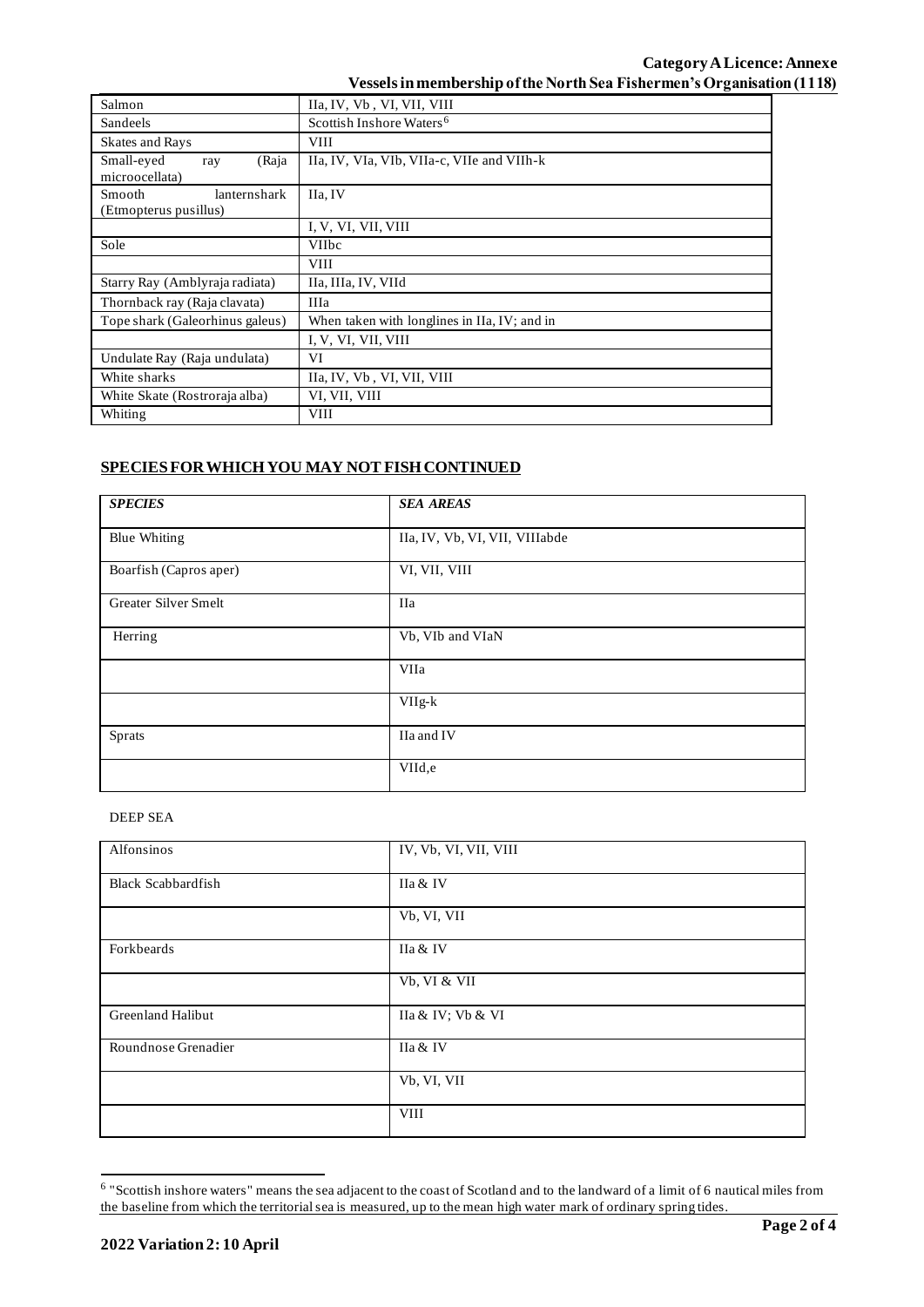## **PART II: QUOTA LIMITATIONS OF TAC STOCKS**

## **LICENCE HOLDERS ARE REMINDED THAT QUOTA LIMITS ARE IN LIVE WEIGHT.**

For the conversion factors that apply see the bottom of this Annexe.

| <b>TAC SPECIES</b>                     | <b>SEA AREA</b> | <b>QUOTA LIMIT/ MONTH</b><br><b>(UNLESS OTHERWISE</b><br><b>STATED</b> ) |
|----------------------------------------|-----------------|--------------------------------------------------------------------------|
| <b>Greater Silver Smelt</b>            | IV              | 0.1 tonnes per trip                                                      |
| Ling                                   | IIa, IV         | 0.2 tonnes per trip                                                      |
| Tusk                                   | IV              | 0.1 tonnes per trip                                                      |
|                                        | <b>IIa</b>      | 0.1 tonnes per trip                                                      |
| Small-eyed ray (Raja<br>microocellata) | $VIIf-g$        | 1.5 tonnes                                                               |

| <b>DEEP-SEA SPECIES</b> | <b>SEA AREA</b> |
|-------------------------|-----------------|
|                         |                 |

Red seabream VI, VII, VIII, VIII,

A quota limitation of **100 kgs per fishing trip** will apply, either singly or collectively, to the above deep-sea stocks in the sea areas described.

**Live weight shall be calculated by multiplying landed weight by the conversion factors set out below**.

| <b>Species</b>        | Code       | Gutted | Gutted $&$<br><b>Headed</b> | <b>Fillets</b> | <b>Parts</b> |
|-----------------------|------------|--------|-----------------------------|----------------|--------------|
| Anglerfish            | <b>ANF</b> | 1.22   | 3.0                         |                | $3.0^{7}$    |
| <b>Bass</b>           | <b>BSE</b> | 1.125  |                             | 2.7            |              |
| <b>Blue Whiting</b>   | <b>WHB</b> | 1.15   |                             |                |              |
| <b>Brill</b>          | <b>BLL</b> | 1.09   | 2.7                         |                |              |
| $\mathrm{Cod}$        | <b>COD</b> | 1.17   | 1.7                         | 2.6            | 1.388        |
| Conger Eel            | <b>COE</b> | 1.125  |                             | 2.7            |              |
| Common Dab            | <b>DAB</b> | 1.11   | 1.39                        |                |              |
| Common Sole           | <b>SOL</b> | 1.04   |                             | 2.5            |              |
| Flounder              | <b>FLE</b> | 1.08   |                             | 2.7            | $1.39^{9}$   |
| Greenland Halibut GHL |            | 1.08   |                             |                |              |
| Halibut               | <b>HAL</b> | 1.08   |                             | 2.7            |              |
| Haddock               | <b>HAD</b> | 1.17   | 1.46                        | 2.6            |              |
| Hake                  | <b>HKE</b> | 1.11   | 1.4                         | 2.6            |              |
| Herring               | <b>HER</b> | 1.12   | 1.19                        |                |              |
| Horse Mackerel        | JAX        | 1.08   |                             |                |              |
| Lemon Sole            | <b>LEM</b> | 1.05   |                             | 2.5            |              |
| Ling                  | <b>LIN</b> | 1.14   | 1.32                        | 2.64           | $2.8^{10}$   |
| Mackerel              | <b>MAC</b> | 1.09   |                             |                |              |
| Megrims               | <b>LEZ</b> | 1.06   |                             | 2.5            |              |
| Mullet                | <b>MUL</b> | 1.125  |                             | 2.7            |              |
| Nephrops              | <b>NEP</b> |        |                             |                | $3.0^{6}$    |
| Plaice                | <b>PLE</b> | 1.05   | 1.39                        | 2.4            |              |
| Pollack               | <b>POL</b> | 1.17   | 1.36                        | 2.7            |              |
| Redfish               | <b>RED</b> | 1.19   |                             |                |              |
| Red Mullet            | <b>MUR</b> | 1.125  |                             | 2.7            |              |
| Saithe                | <b>POK</b> | 1.19   | 1.44                        | 2.9            |              |

<sup>7</sup> Tails

<sup>8</sup> Headed

<sup>9</sup> Gutted, headed and skinned

<sup>10</sup> Gutted and salted